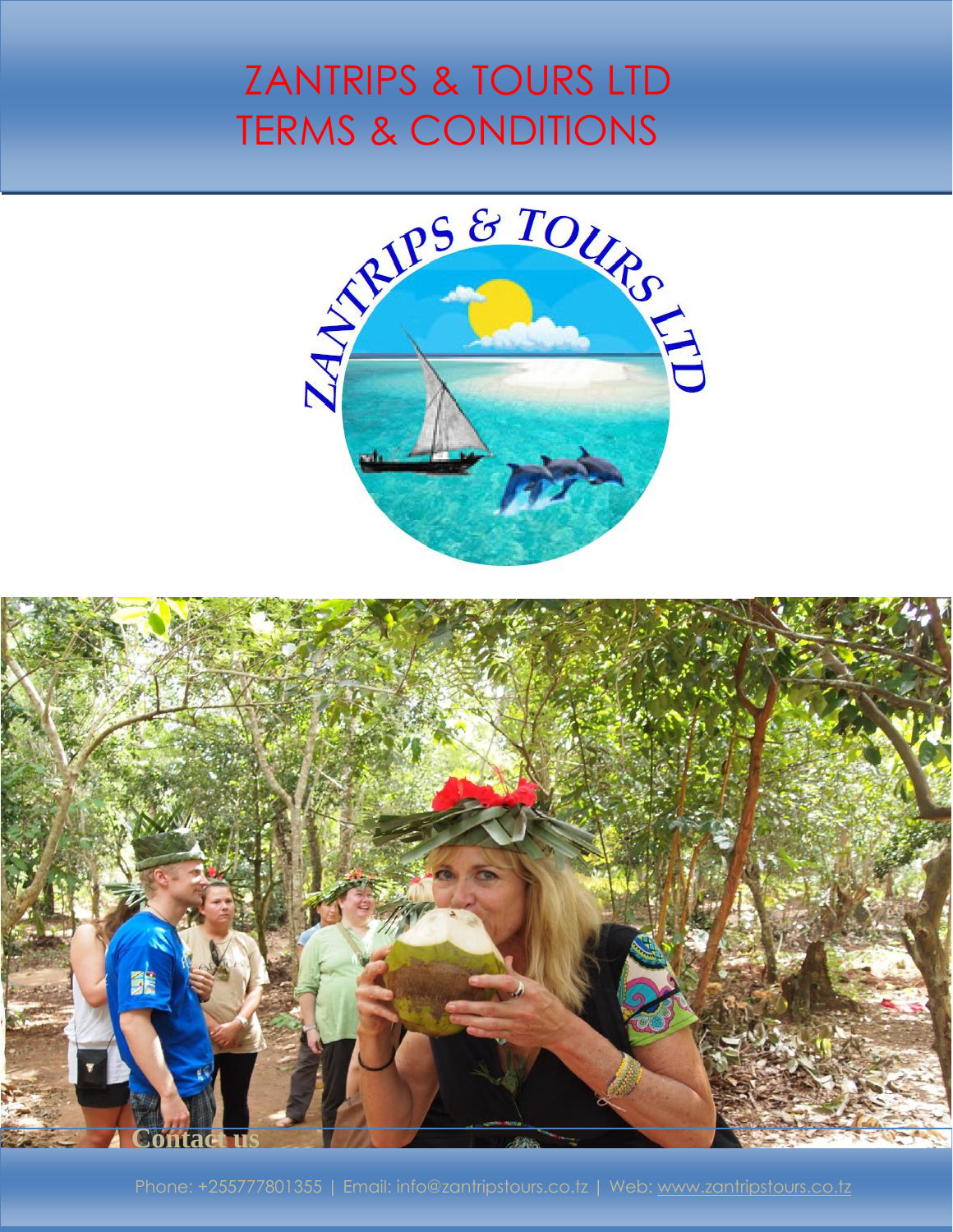## **Zantrips and tours Ltd, Terms & Conditions**

- 1.Client's bookings are accepted on the understanding that the clients appreciate the possible risks inherent in travel, and in particular adventurous activities such as trekking, climbing, walking safaris, game driving and diving.
- 2.Bookings can only be accepted for persons less than eighteen years of age when accompanied by an adult who will be responsible for them. There are some activities that children cannot participate in, please check with your agent.
- 3.In the unlikely event of accommodation not being available on arrival at a hotel/campsite described and/or confirmed to the clients, Zantrips & tours Ltd, undertakes to provide alternative accommodation in a hotel/campsite of categories at least as high as those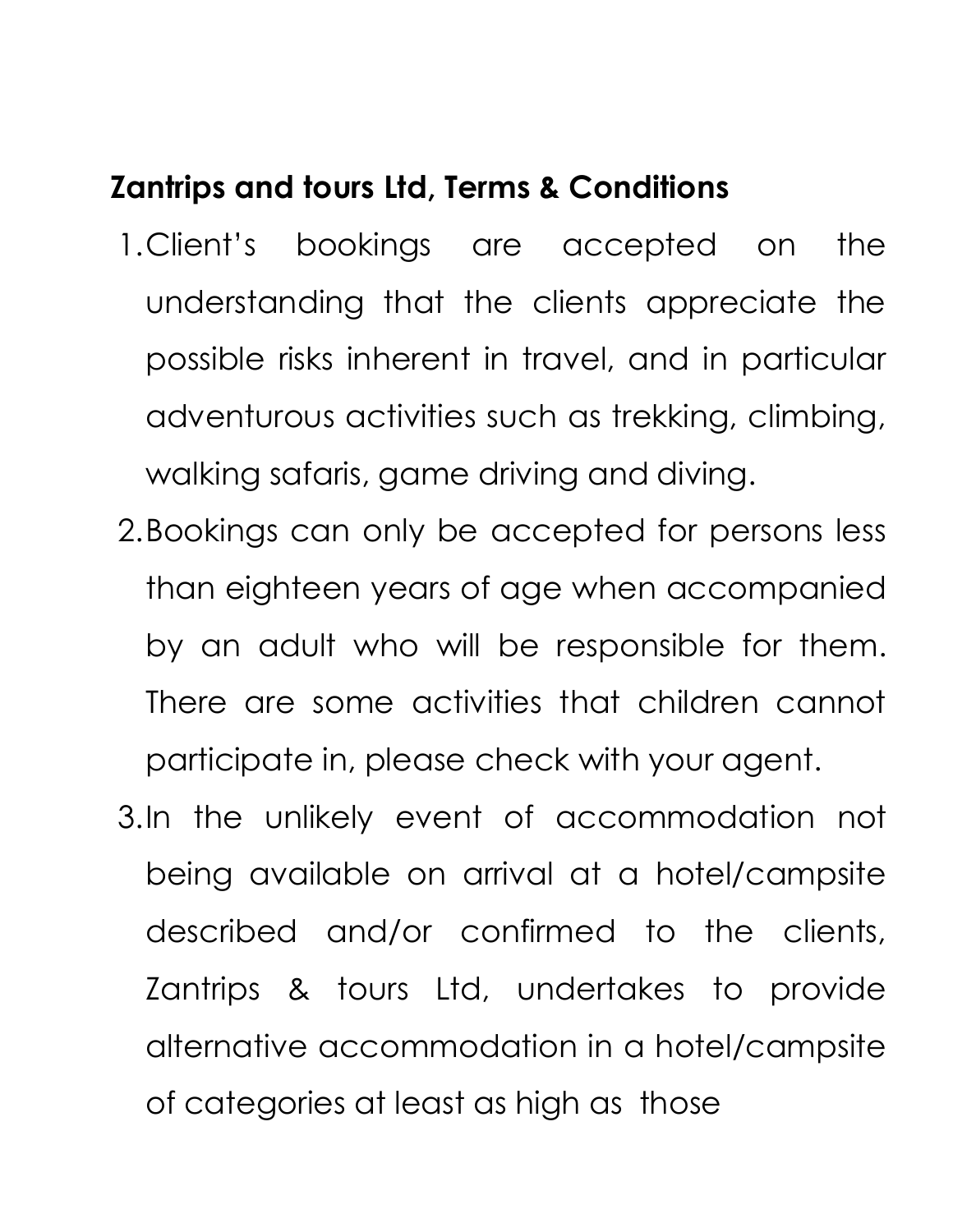contracted, if available. The client may be asked to pay the difference if there is an upgrade involved. Zantrips & tours Ltd will not be held accountable, unless the problem is actually a result of their failure to book the accommodation/activity effectively.

- 4.Problems arising during your trip must be reposted back to HQ in Zanzibar or Zantrips & tours Ltd agent immediately in order for us to take action and resolve the issues as quickly as possible. Claims regarding issues that were not reported thus giving Zantrips & tours Ltd a fair chance to rectify them, will not be entertained.
- 5.Zantrips & tours Ltd will deal with legitimate complaints post trip, any evidence that you are able to gather at the time will be valuable, especially photographs. Bear in mind that when determining whether a refund is due, Zantrips &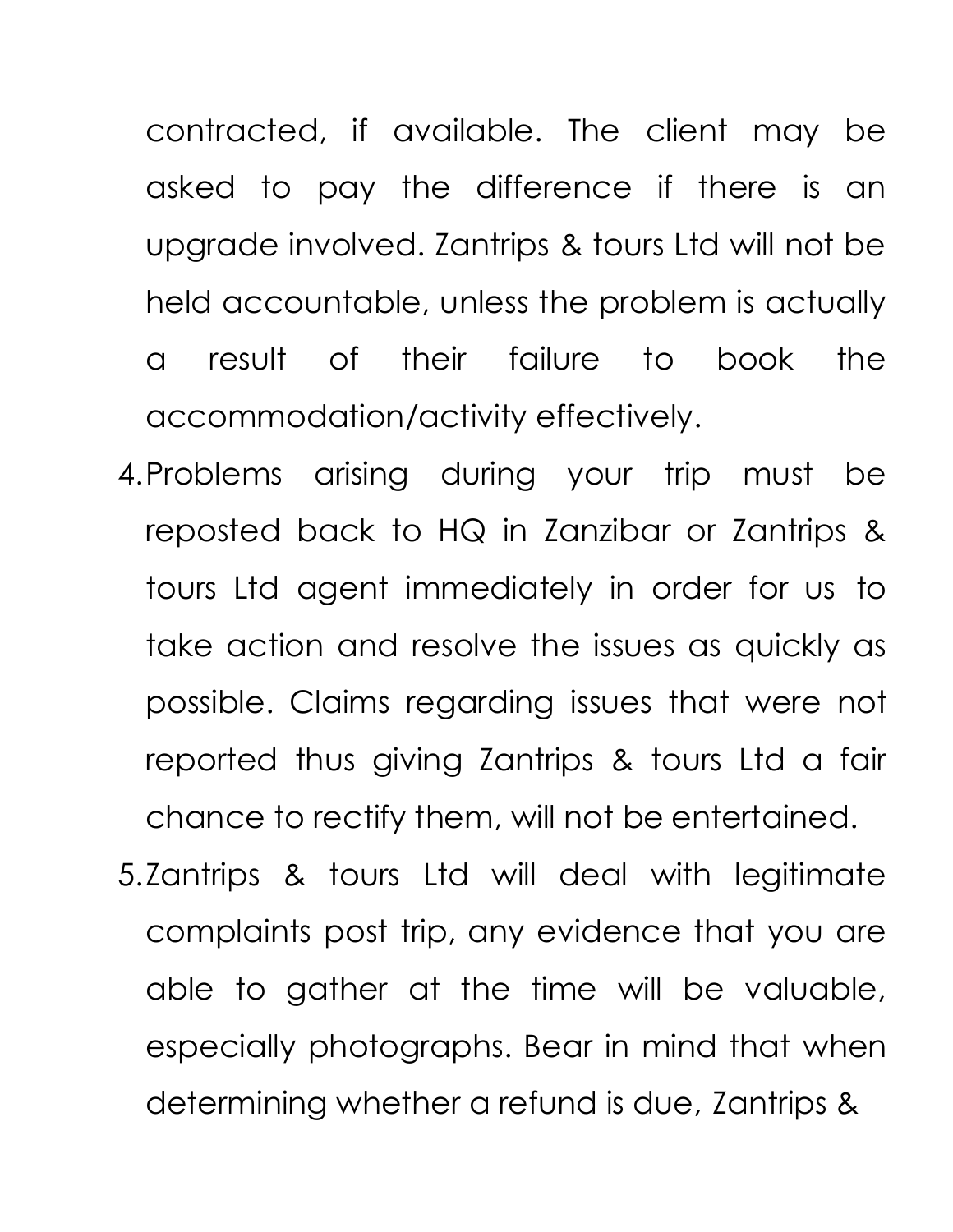tours Ltd has to negotiate with the supplier (eg, hotel) in question. Any acceptance of problems/responsibility you get from a service supplier (eg, hotel) should be reported back to Zantrips & tours Ltd (possibly a written statement) will speed up the compensation process.

- 6.Compensation payments do not apply to changes caused by reasons of war, riots, civic strike, terrorist activity, industrial dispute, natural disasters, fire, closure of an airport or port, adverse weather conditions and similar events beyond our control. In case of such an event Zantrips & tours Ltd will have no liability other than to offer you an alternative comparable holiday, if available, or offer a refund of monies paid by you, not including the deposit.
- 7.Alteration of a confirmed booking prior to arrival: If you have booked your trip and then decide to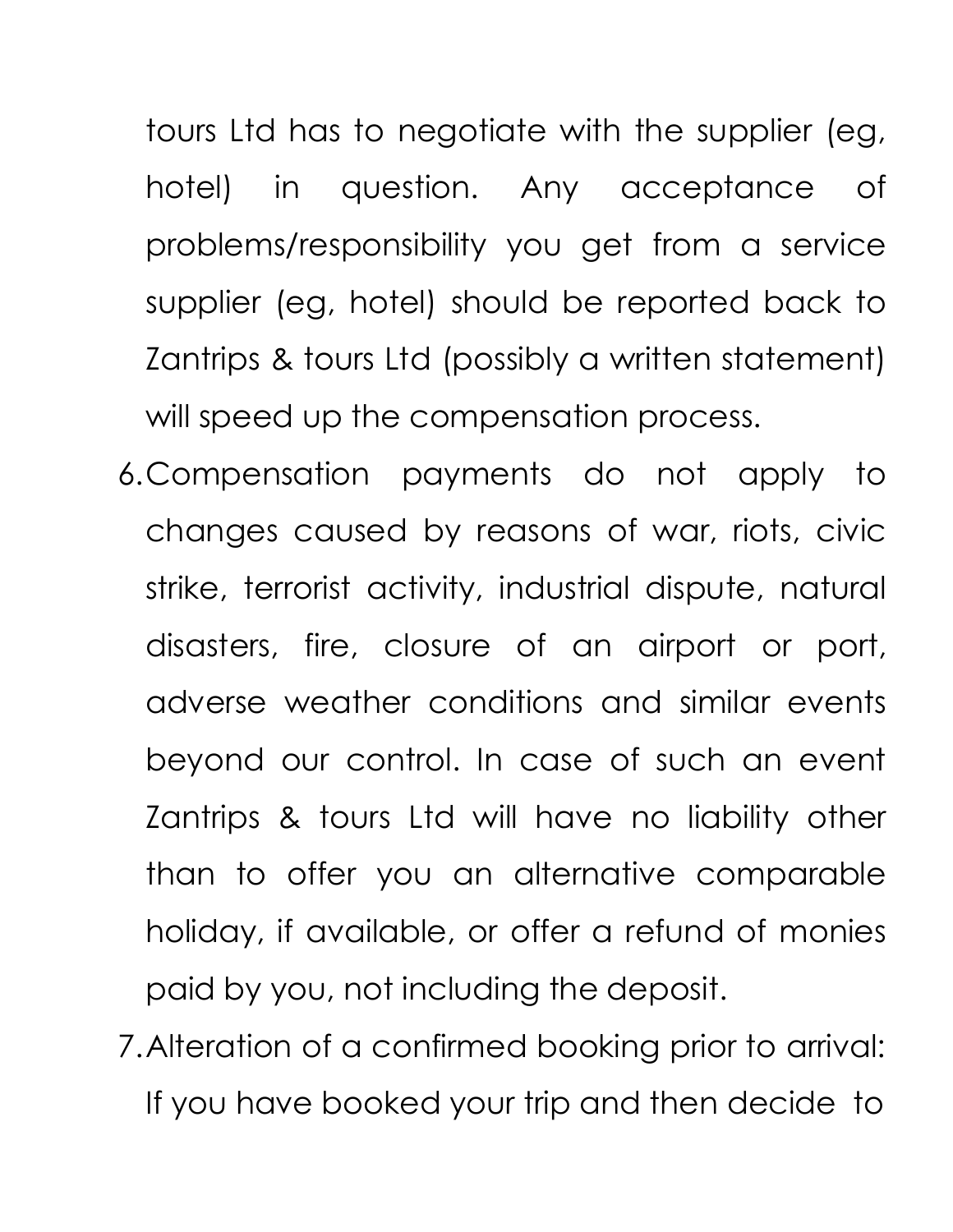make changes to that trip your agent/our company will assist you. We reserve the right to charge for the additional administration.

- 8.Alteration to a confirmed booking whilst abroad: We regret that no credit or refund is possible for any unused services provided in the cost of your holiday. If you decide to alter your travel arrangements whilst abroad, this is your own responsibility and Zantrips & tours Ltd is not responsible for any extras or difficulties that may arise with onward travel as a result of such alterations.
- 9.Please note that for clients undertaking a trekking itinerary we offer first class guides, porters and provide safety equipment where needed. We are not responsible for guides and rangers provided by TANAPA or similar authorities. If you are obliged to abandon an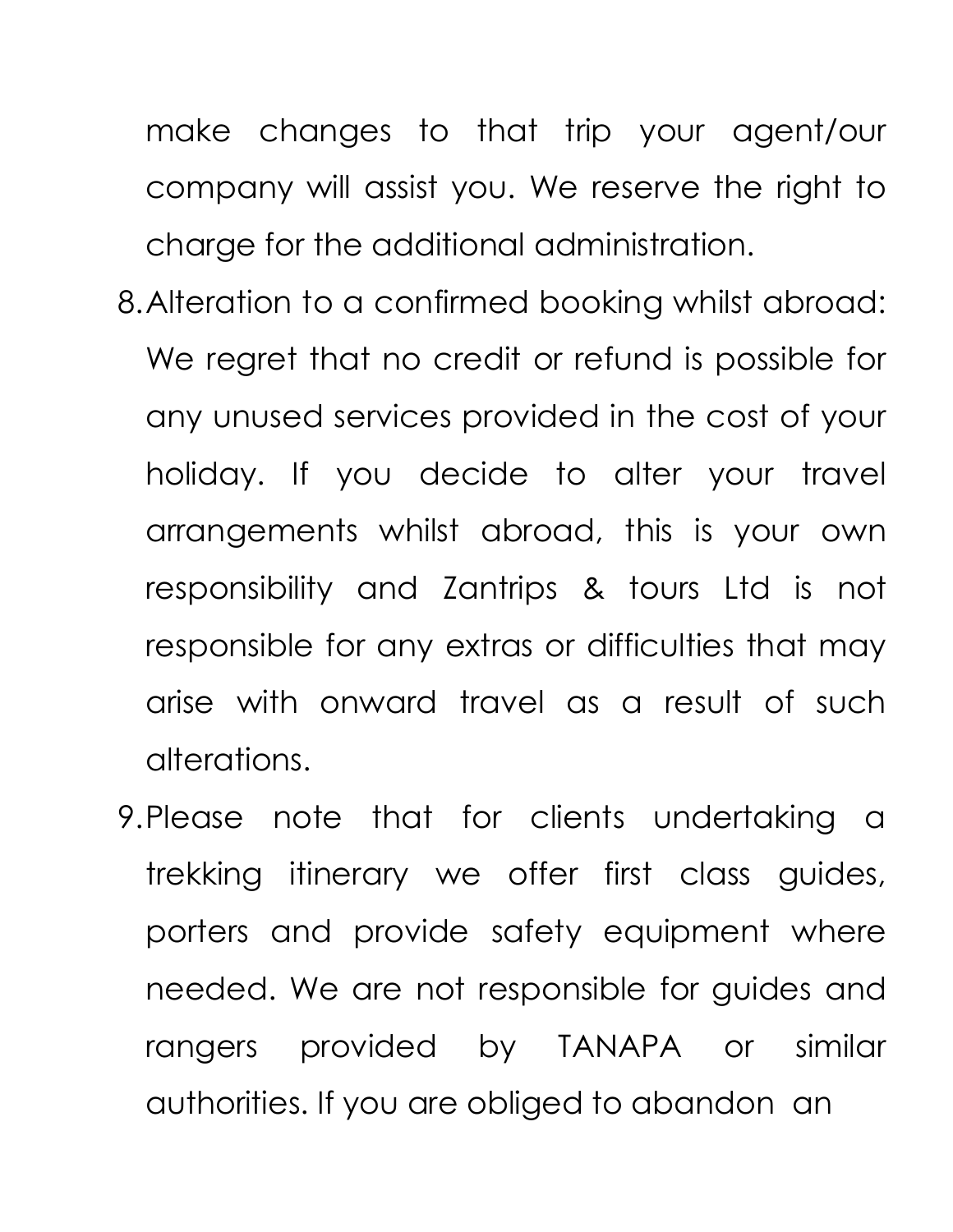activity due to your own physical limitations there is no refund of park fees and any additional accommodation and/or transport fees are not the responsibility of Zantrips & tours Ltd. You may be asked to sign a Disclaimer Form prior to participation in certain activities.

- 10. Airport, International and domestic flight delays: In the unlikely event of a delay, arrangements for meals, overnight accommodation etc, should be met by your airline. If you are joining a group and flight delays mean that additional transfers etc. are required to enable you to join the group, these costs must be met by the client and should later be reclaimed under your insurance policy if applicable.
- 11. Our quoted prices are based on current (last site update) exchange rates and on-the-ground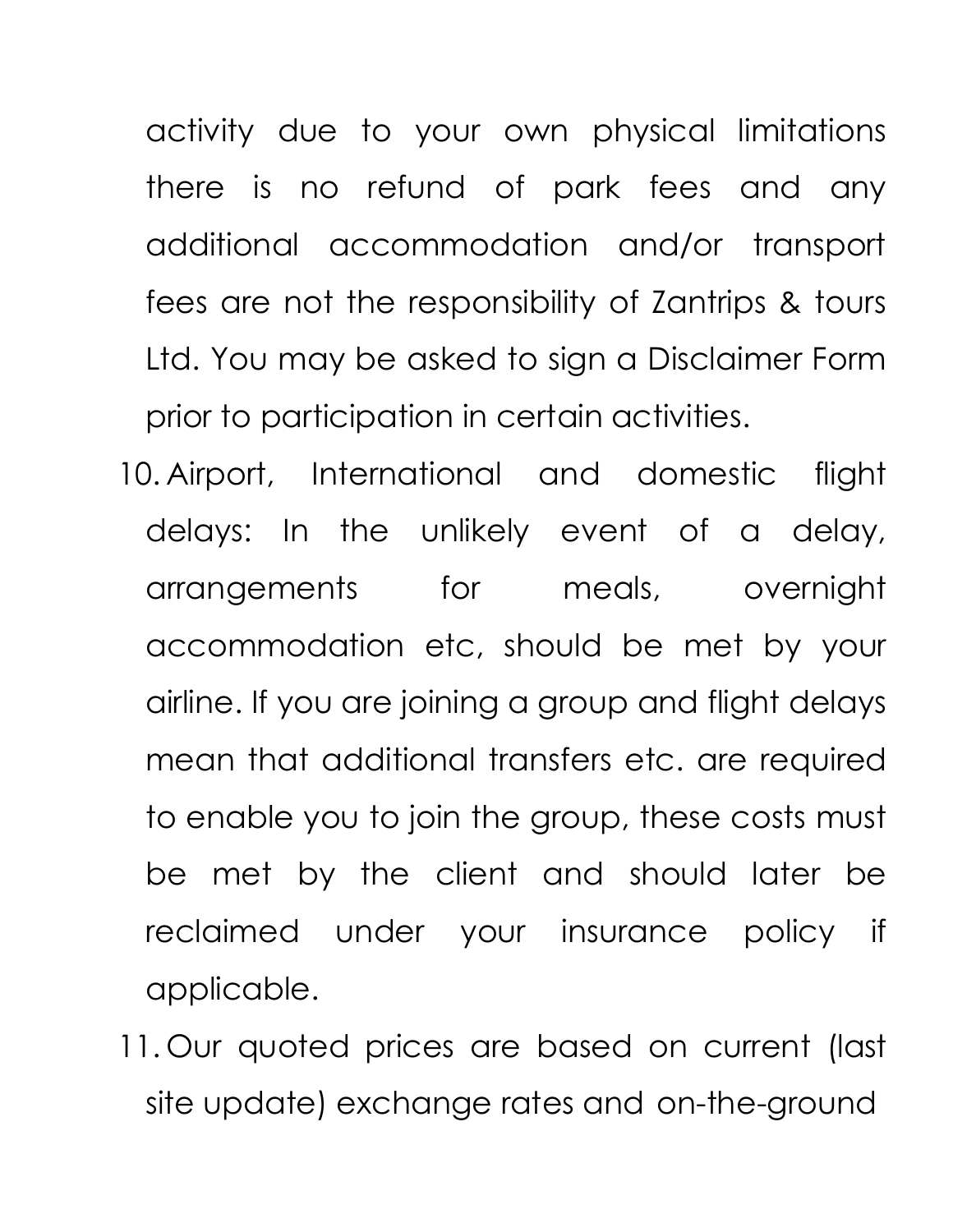prices. The price of a tour may vary at any time before Zantrips & tours Ltd have accepted a booking from the client(s), and they may be varied after your booking is made. Should the variation be in excess of 10% of the holiday cost the client will have the right to a refund of all monies paid.

12. Bookings must be accompanied by a 30% deposit. The complete balance is due no later than four weeks prior to the starting date of your tour. If the booking is made within this time then the full amount should be paid with the booking. If the balance due is not received by the due date we reserve the right to treat the booking as cancelled. Appropriate cancellation charges may be levied. Late bookings are accepted at the Director's discretion. Zantrips & tours Ltd is not responsible for lost accommodation/activity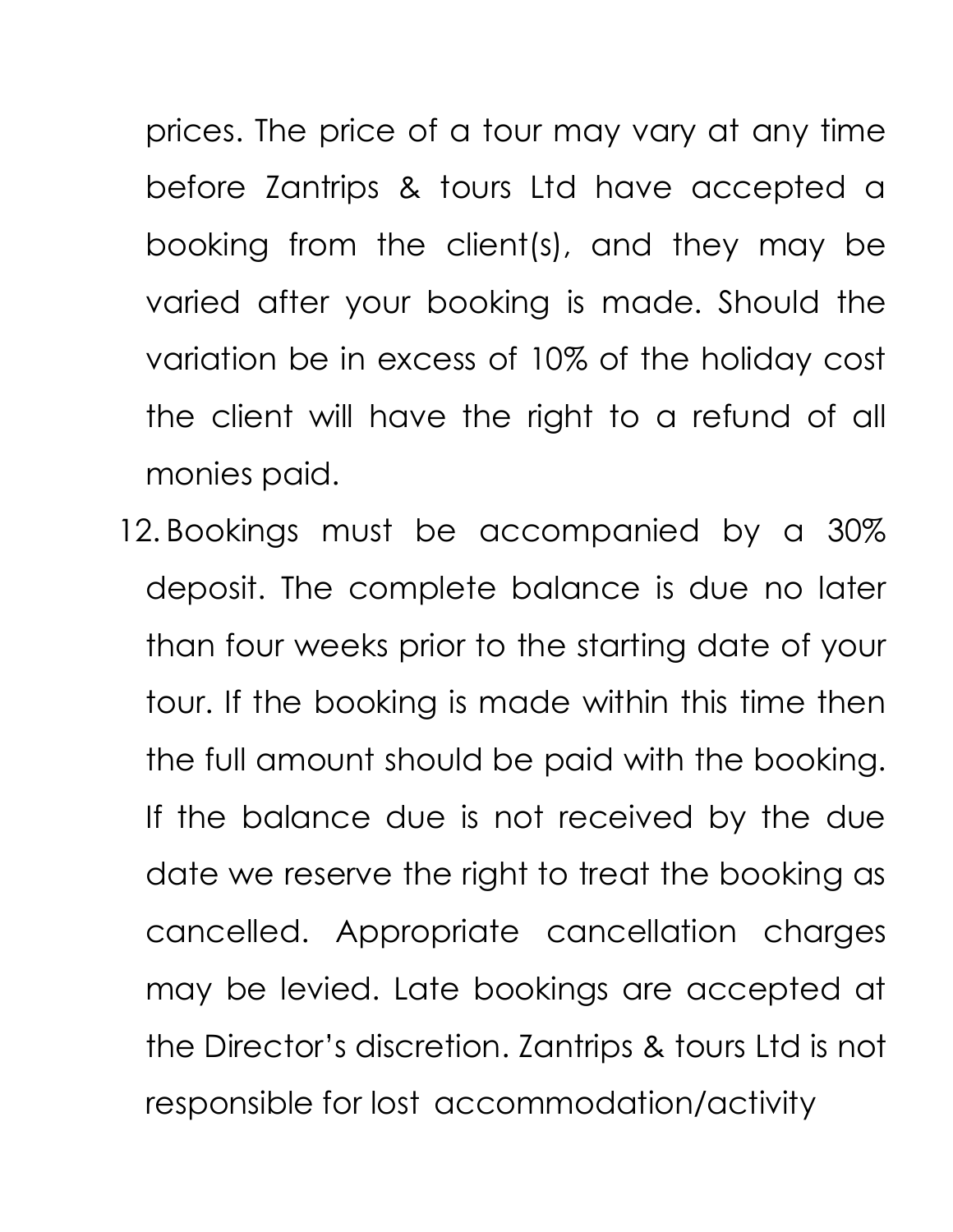bookings if this is due to a delay in receiving a payment from the client(s).

- 13. Cancellation should be made in writing (email is acceptable). The deposit is non-refundable and a cancellation will also incur the following charges:-
	- More than 56 days before start date deposit. 29 to 56 days before start date – 50% 15 to 28 days before start date – 75% 14 days or less – total cost of tour.
- 14. All clients must take out their own adequate travel insurance and supply the details to Zantrips & tours Ltd who will keep them on file, in order that they can assist with any emergency. The original documents should be carried by the client(s) at all times during their holiday. The insurance must take into account the nature of the holiday and client must specify to their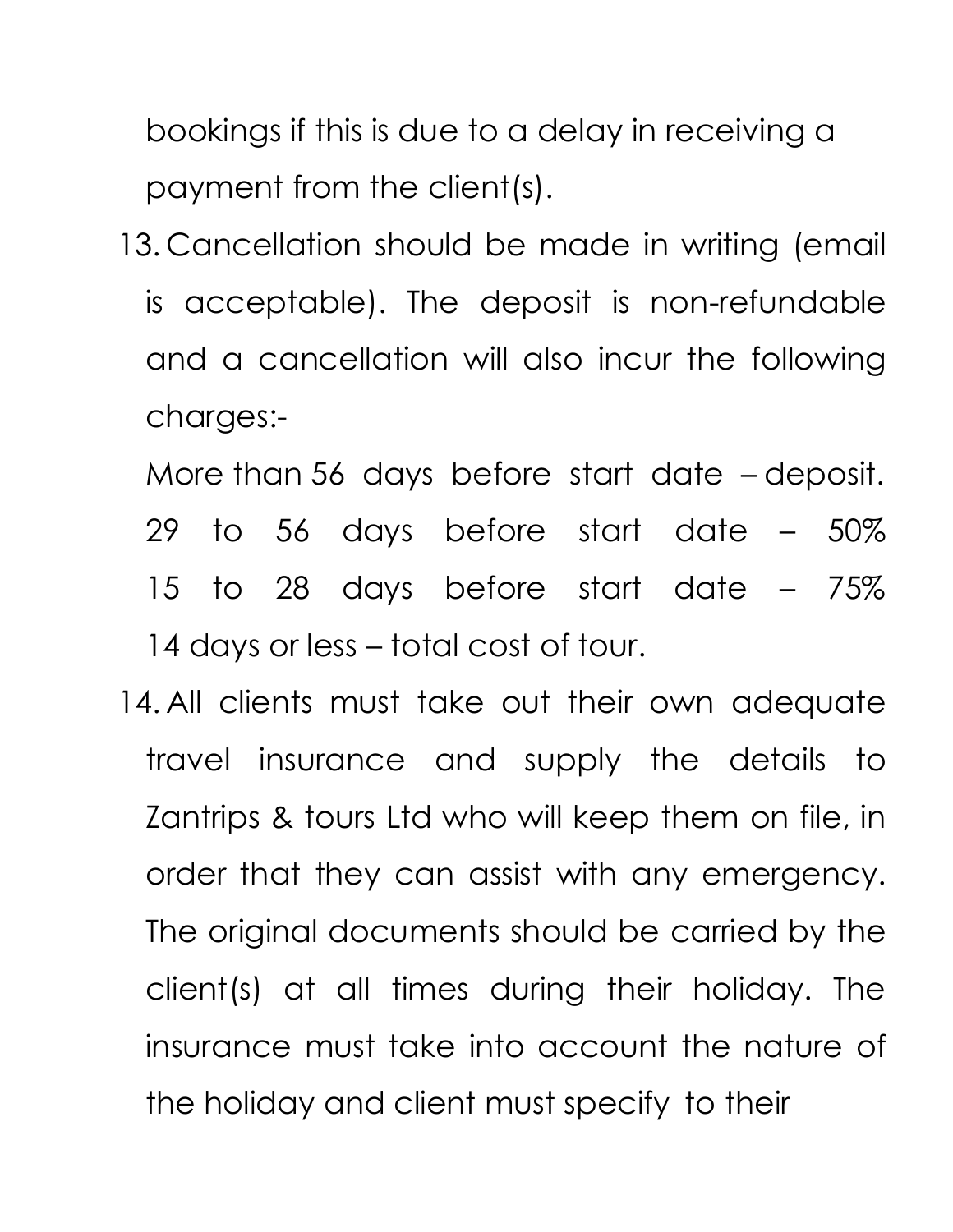insurance company if they intend climbing, trekking, diving etc. The policy should also have repatriation cover in the event of serious accident.

- 15. Clients are responsible for obtaining passports, visas, health certificates, international driving permits and any other documents relating to their holiday themselves and to meet any additional costs which may be incurred as a result of failure to comply with such requirements.
- 16. Our holidays are planned many months in advance, it is therefore possible that some arrangements may have to be changed and we reserve the right to at any time.